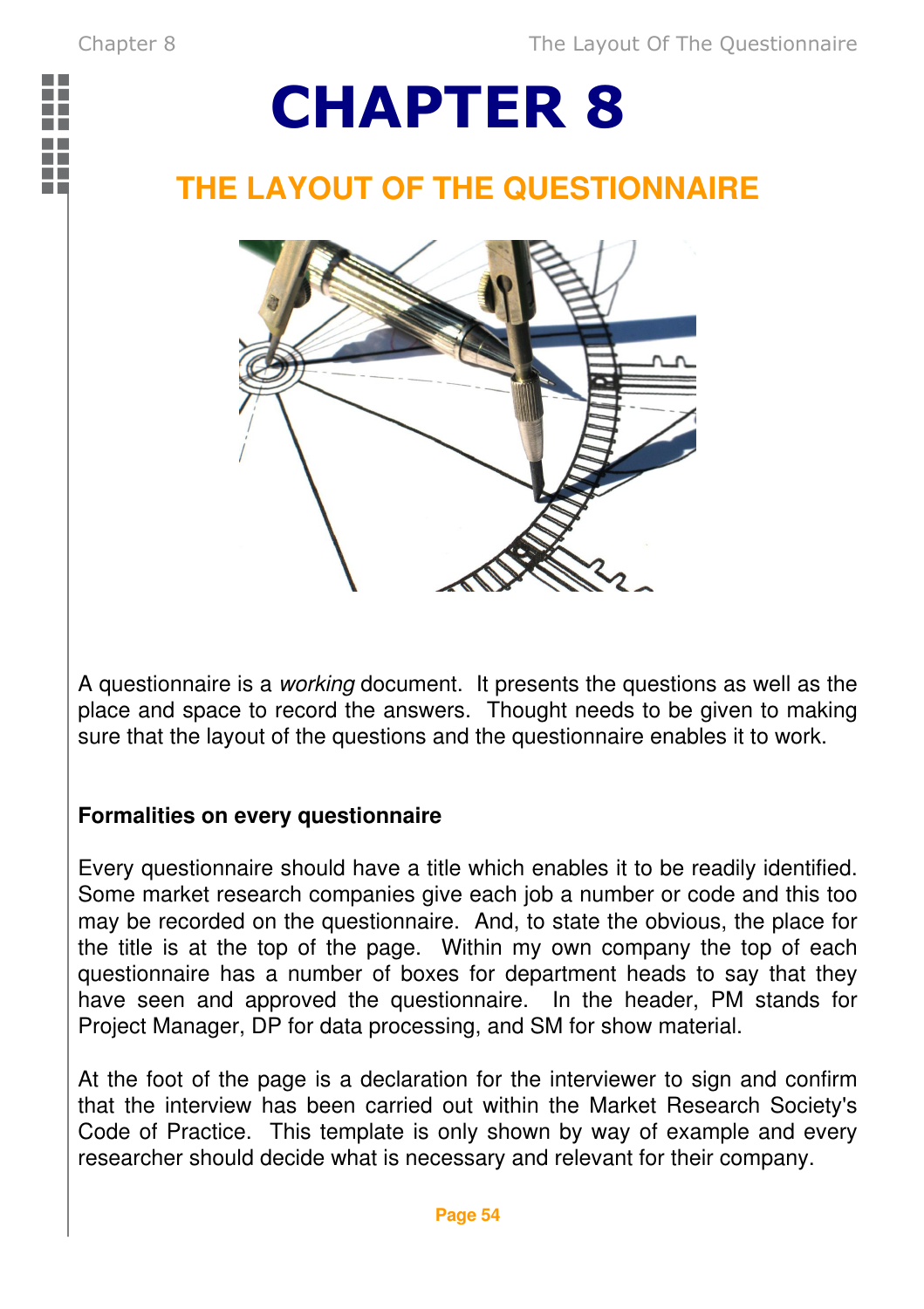٦F. - 11 - 11 TF a ka a ka n i

Questionnaires should also have provision to record the name and address of the respondent, the date of the interview and the name of the interviewer. This data can be recorded at the beginning or at the end of the questionnaire depending on preference and circumstances. In the case of business-tobusiness interviews it is normal to have the name and address at the front of the questionnaire so that when all the interviews are completed, a company can easily be located by looking through the top sheets. In street interviews the respondent's name and address is usually the last thing to be asked and so this is positioned at the end of the questionnaire.

The following is typical of a 'boilerplate' for an industrial questionnaire.

#### **STRUCTURAL STEELWORK STUDY**

| Project Number: 087 92/l   |  |
|----------------------------|--|
| Name of company:           |  |
| <b>Address:</b>            |  |
|                            |  |
|                            |  |
| <b>Telephone Number:</b>   |  |
| <b>Contact - Name:</b>     |  |
| <b>Contact - Position:</b> |  |
| Interviewer:               |  |
| Date:                      |  |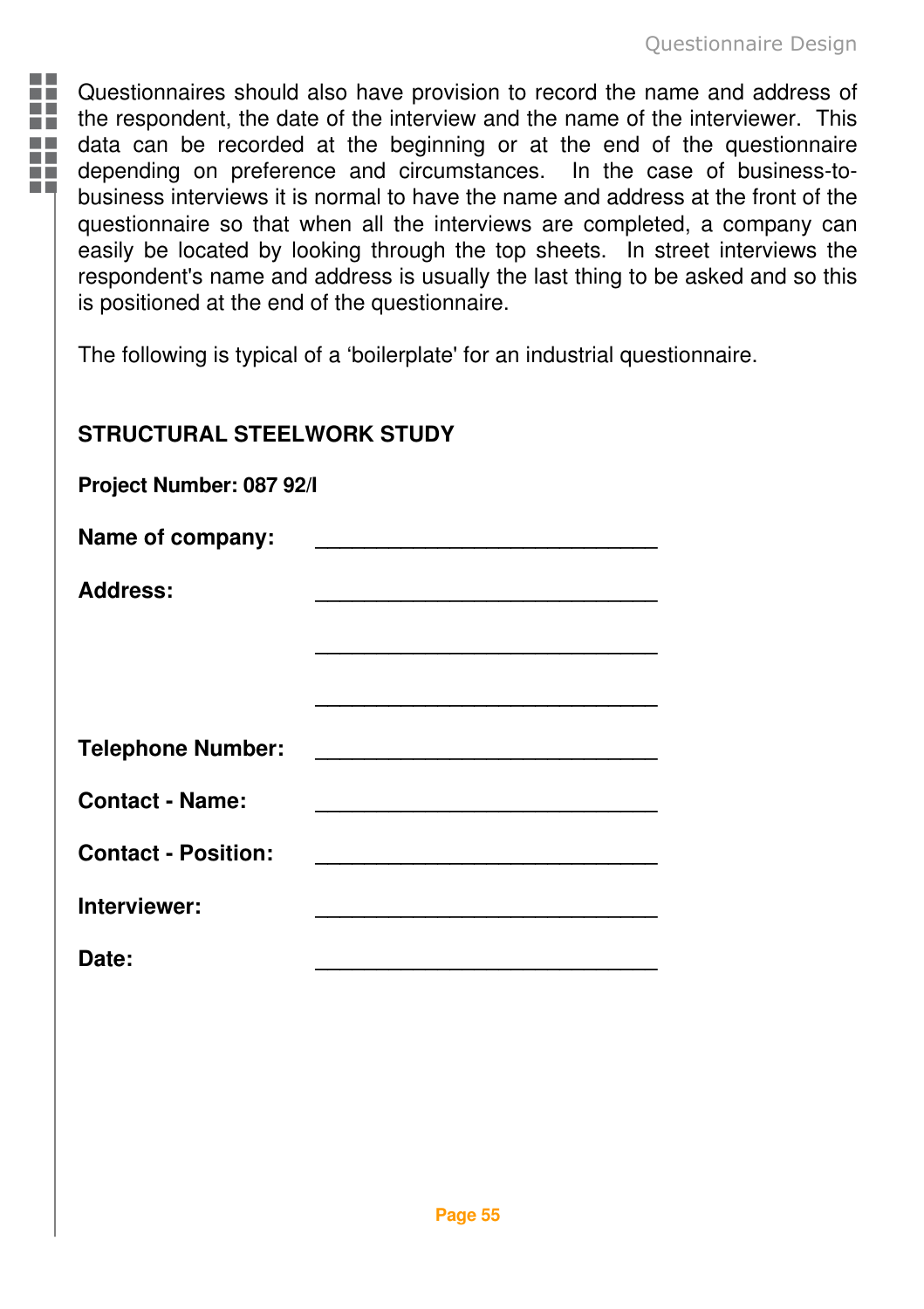a ka m in

n m

#### **Making the layout suitable for field**

 $\blacksquare$  Space is at a premium in a questionnaire and should be used wisely. If the **T** questionnaire is too cramped it will be hard to read and difficult to write down the answers. If space is used too freely the questionnaire will grow and become book-like, unwieldy and expensive to print.

If ever there is a conflict between laying out a questionnaire for the convenience of data processing, the finance department or the field interviewers, it is the latter who should win every time. They have to make the questionnaire work.

Make sure that the size of the type is large enough to be read in the conditions where the interview may have to be administered - at worst a murky street in winter, a door step with poor lighting or at best an office floodlit with fluorescent lights.

There should be sufficient space for the interviewer to record the answers and this is especially important for open ended questions. It should also be borne in mind that the number of lines for the answer is some indication to the interviewer of the length of response which is expected. The next example has been taken from a self completion questionnaire completed by fleet buyers who took part in a `clinic'. It is clear from there being just one line for each factor that a word or two is all that is called for.

Q Now, taking into consideration those factors you have just rated, but also pulling in any others feel may be relevant, what are the three most important things you look for in a fleet car?

Number 1 in importance:  $\blacksquare$ 

Number 2 in importance:

Number 3 in importance:  $\blacksquare$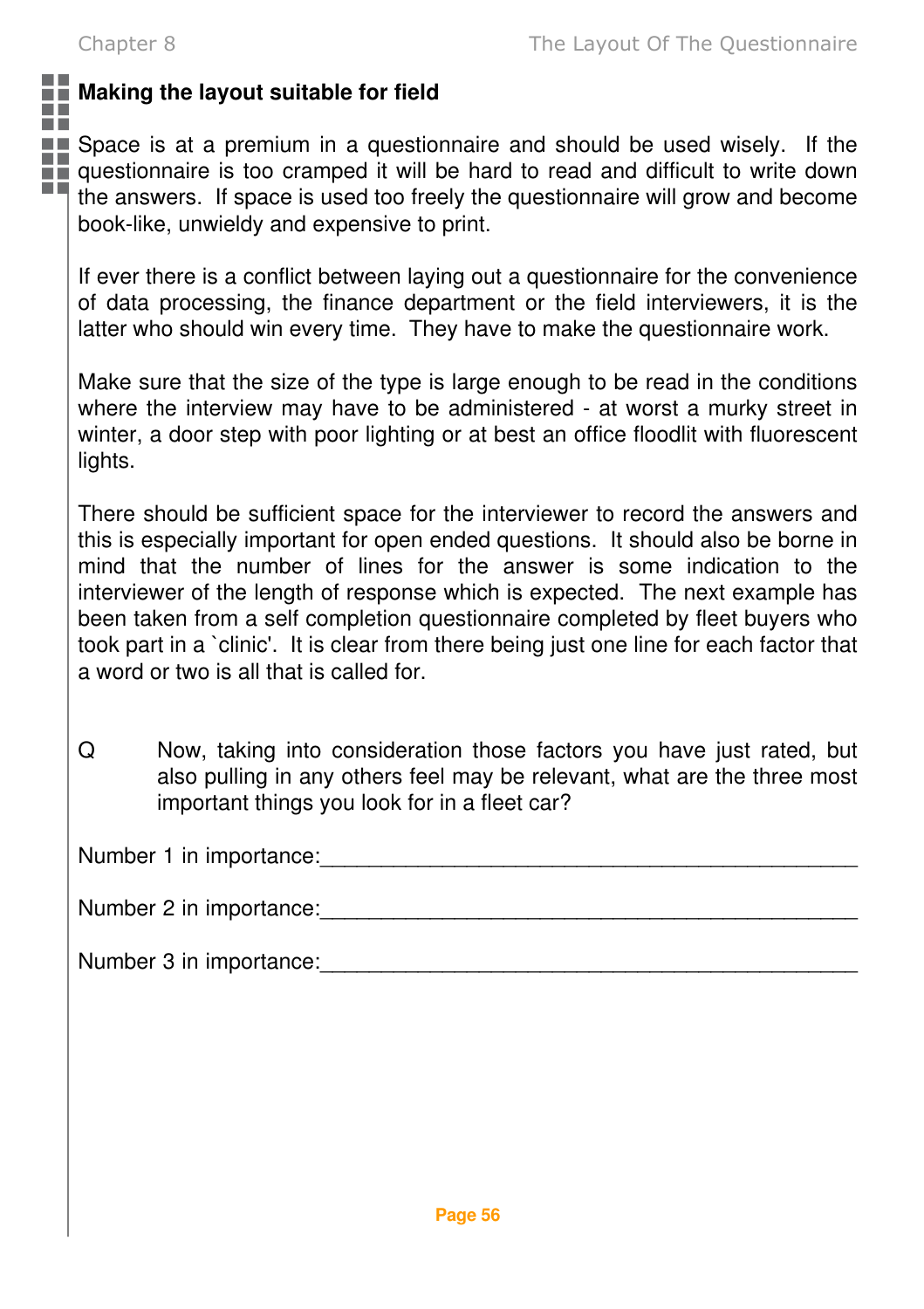And in an administered questionnaire on the subject of banking, the interviewer was able to gauge the depth of response from the space allowed for the answer.

Q Just so that I am clear, what was the single most important factor which resulted in you choosing your principal bank? **PROBE.**

\_\_\_\_\_\_\_\_\_\_\_\_\_\_\_\_\_\_\_\_\_\_\_\_\_\_\_\_\_\_\_\_\_\_\_\_\_\_\_\_\_\_\_\_\_\_\_\_\_\_\_\_\_\_\_\_\_\_\_\_\_\_\_

\_\_\_\_\_\_\_\_\_\_\_\_\_\_\_\_\_\_\_\_\_\_\_\_\_\_\_\_\_\_\_\_\_\_\_\_\_\_\_\_\_\_\_\_\_\_\_\_\_\_\_\_\_\_\_\_\_\_\_\_\_\_\_

\_\_\_\_\_\_\_\_\_\_\_\_\_\_\_\_\_\_\_\_\_\_\_\_\_\_\_\_\_\_\_\_\_\_\_\_\_\_\_\_\_\_\_\_\_\_\_\_\_\_\_\_\_\_\_\_\_\_\_\_\_\_\_

### **Using grids**

m I n m n e

٠ n e

> The researcher should become accustomed to thinking about efficient ways of recording the answers. Sometimes grids can be helpful. A grid lays out the responses across and down as is shown in the sample questionnaire in Chapter 1.

#### **Layout for data processing**

A questionnaire which is part of a large sample will require data processing and it will be necessary to think of how to record the answers to save time and costs at the analysis stage. The researcher should discuss the layout of the questionnaire with data processing staff at the outset. Most data processing packages use column numbers for recording the individual responses and these would typically be laid out in a manner similar to the many examples which have been used so far. The column numbers in the following self-completion example, have been placed at the head of the column.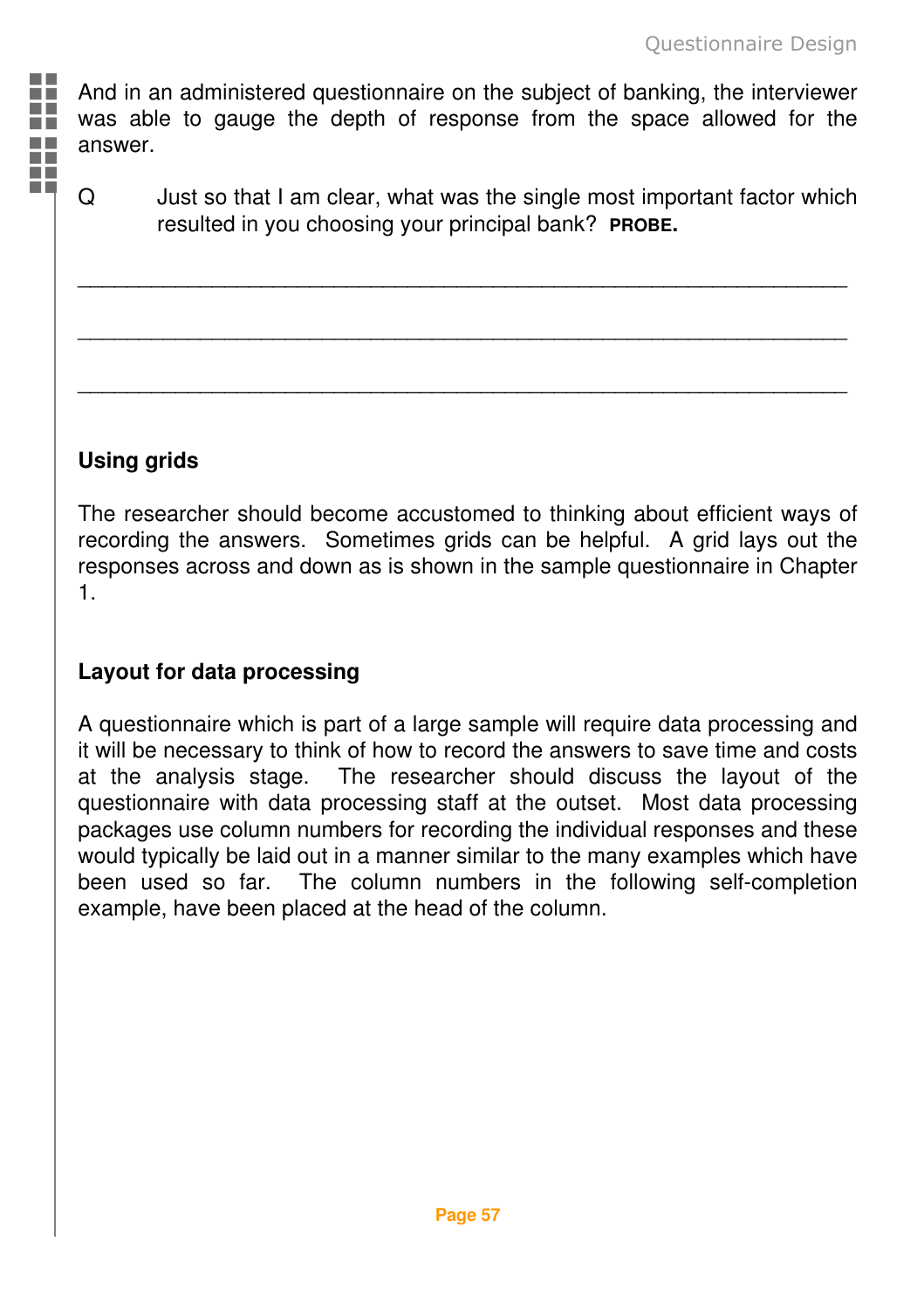

**This section asks for some details on yourself which will help us classify We vour answers.** 

| 1. Your age:             |   | 4. Your home before coming to the<br>college: |    |
|--------------------------|---|-----------------------------------------------|----|
| (7)                      |   |                                               |    |
| 20 or under              | 1 | (10)                                          |    |
| $21 - 24$                | 2 | North West                                    | 1  |
| Over 25                  | 3 | South West                                    | 2  |
|                          |   | Yorkshire & Humberside                        | 3  |
| 2. And what is your sex: |   | London & South East                           | 4  |
|                          |   | <b>West Midlands</b>                          | 5  |
| (8)                      |   | East Midlands                                 | 6  |
| Male                     | 1 | Elsewhere in UK                               | 7  |
| Female                   | 2 | Europe (not UK)                               | 8  |
|                          |   | Africa                                        | 9  |
| 3. Your faculty:         |   | Far East                                      | 10 |
|                          |   | Elsewhere in the world                        | 11 |
| (9)                      |   |                                               |    |
| Art & Design             | 1 | 5. The qualification for which you are        |    |
| Comm studies & Ed        | 2 | studying:                                     |    |
| Hollings                 | 3 |                                               |    |
| Human, Law & Soc Sci     | 4 | (11)                                          |    |
| Mangmt & Business        | 5 | Degree                                        | 1  |
| Science & Engineering    | 6 | Post Graduate                                 | 2  |
| Other                    | 7 | Diploma in Higher Education                   | 3  |
|                          |   | <b>HND</b>                                    | 4  |
|                          |   | Higher & Research                             | 5  |
|                          |   | Professional/other                            | 6  |

Sometimes data processing departments appreciate a column set aside for writing numbers and codes at the time the questionnaires are processed. This may look as follows:

#### **Subject flow**

The importance of `flow' in the questionnaire has already been stressed a number of times. Achieving good flow means grouping questions into blocks which relate to a subject before moving on to another subject which is closely connected. It means moving in a logical sequence from one subject to another,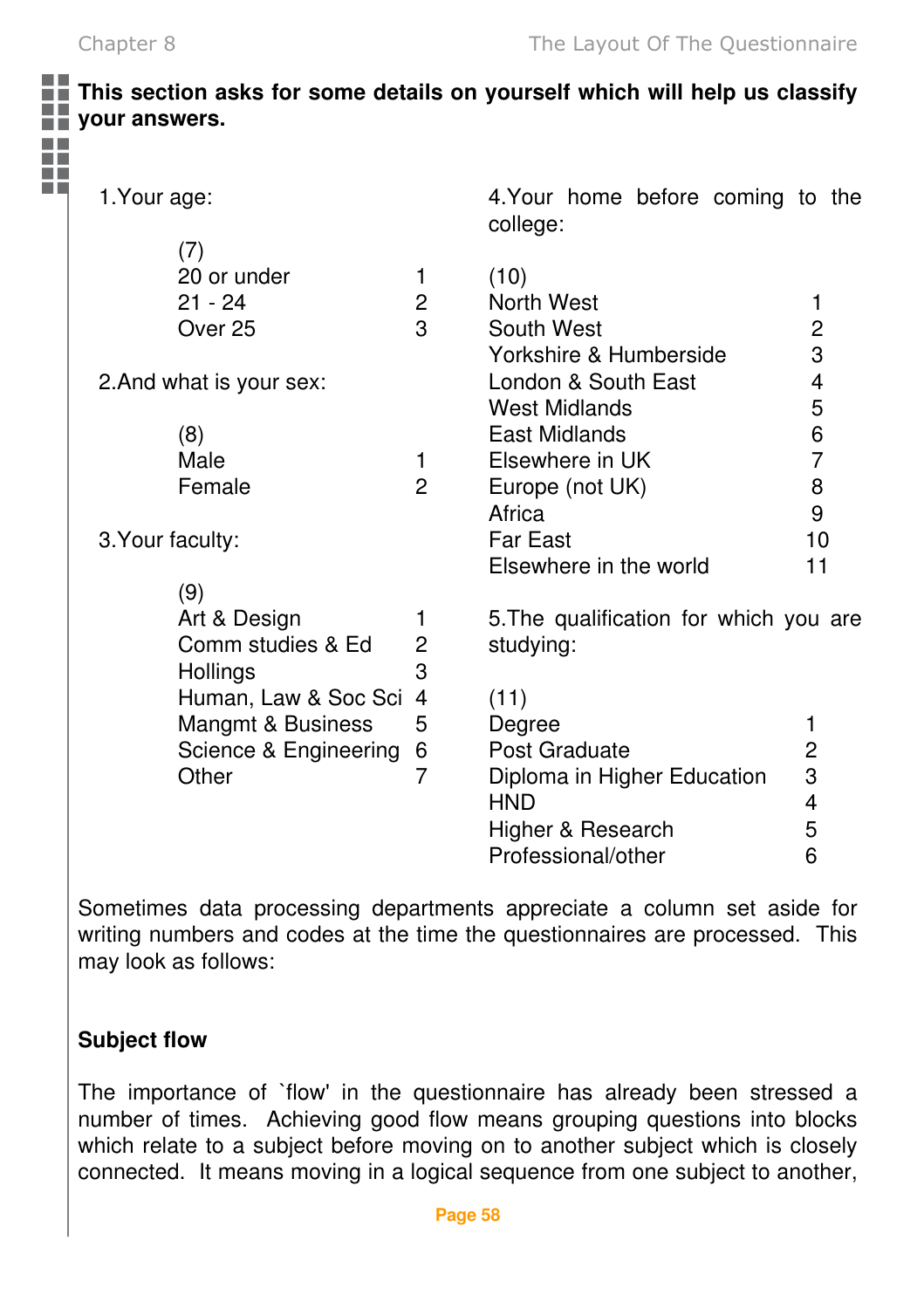from broad issues to narrower ones and from open ended questioning to prompted questioning. In broad terms the following sequence would be sensible for a study testing the use of and attitudes to a product.

#### **Grouping Questions Into Blocks Which Flow**

n m m i

n i ΠT

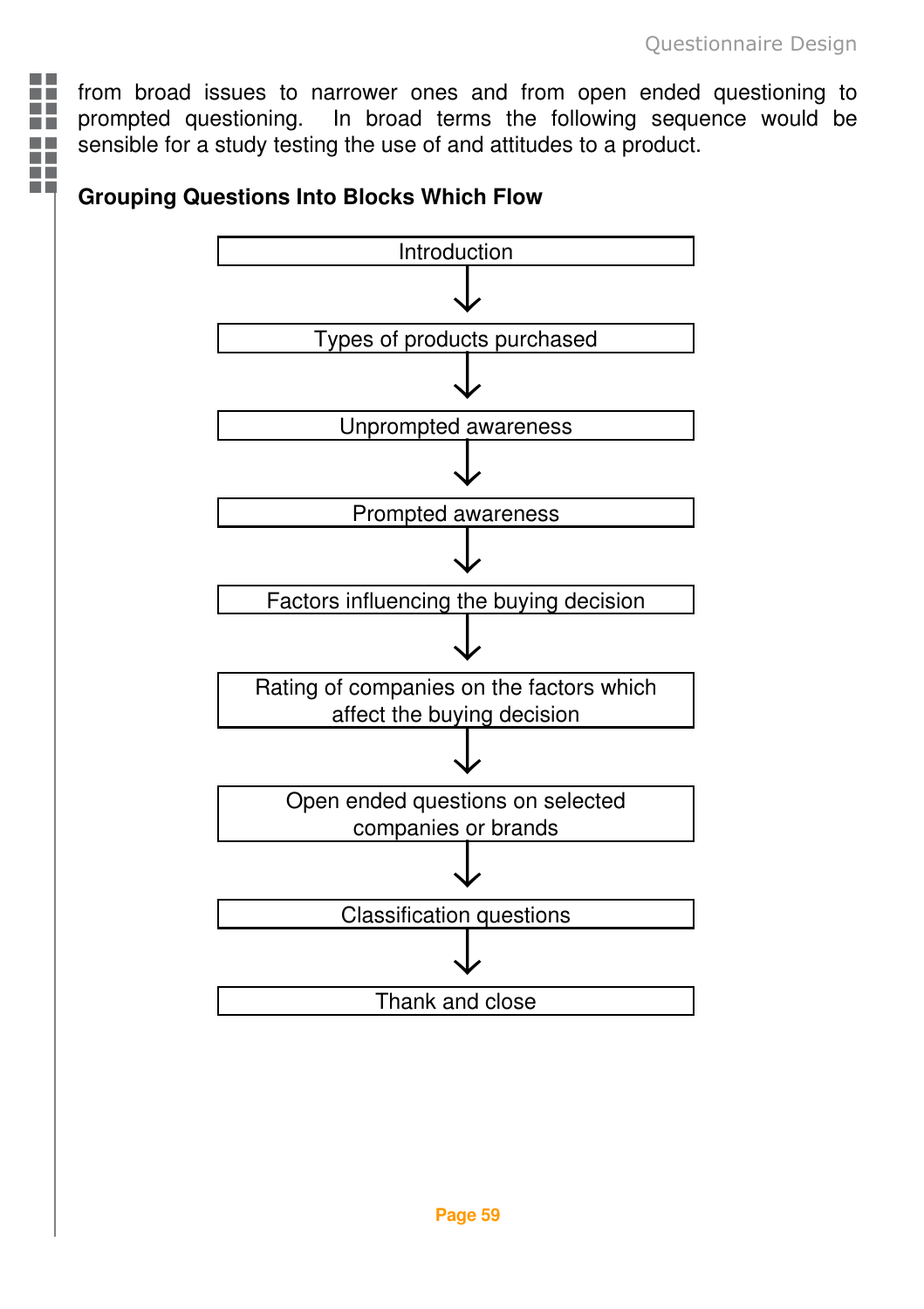a m

#### **The use of bridging statements** a ka

 $\blacksquare$  It can sometimes help the continuity of a questionnaire if there are links **T** between the groups of questions. Examples of bridging statements are:

- Thank you, I would now like to move on to the subject of ...
- That was helpful. We now turn to ...
- I have a complete change of subject for you now ...

It can assist the flow to include encouraging statements in the questions themselves with the caveat that they should not be overused, abused or made to sound patronising. They are simple courtesies which make the interview a little more `user friendly'.

- You are doing fine.
- Thank you for your patience.
- Just a few more questions now.
- We'll soon be finished.

Towards the end of the interview there will be the need to ask classification questions. The relevance of these may not be apparent to the respondent and yet there is no time for a full explanation as to why they are needed. It can ease the way in by saying:

We are nearly at the end now. In order that we can classify the answers you have given us I wonder if you tell me some details about you and your family. Can I start with ...

#### **Show cards**

A show card (sometimes called a prompt card) is used to present a list of words, statements, names or concepts to a respondent as an aid to the questioning. The show card is so called because of the instruction which is placed on the questionnaire which says "SHOW CARD" and tells the interviewer when to use it. They are frequently used in face-to-face consumer interviews in the street and home. They can also be used in business-to-business telephone interviews if an initial call confirms co-operation after which the show cards are mailed or faxed to the respondent, ready for the follow up call.

The information on the card acts as a reminder so that scales, or long phrases or lists of names do not need reading out or repeating. Cards are useful for